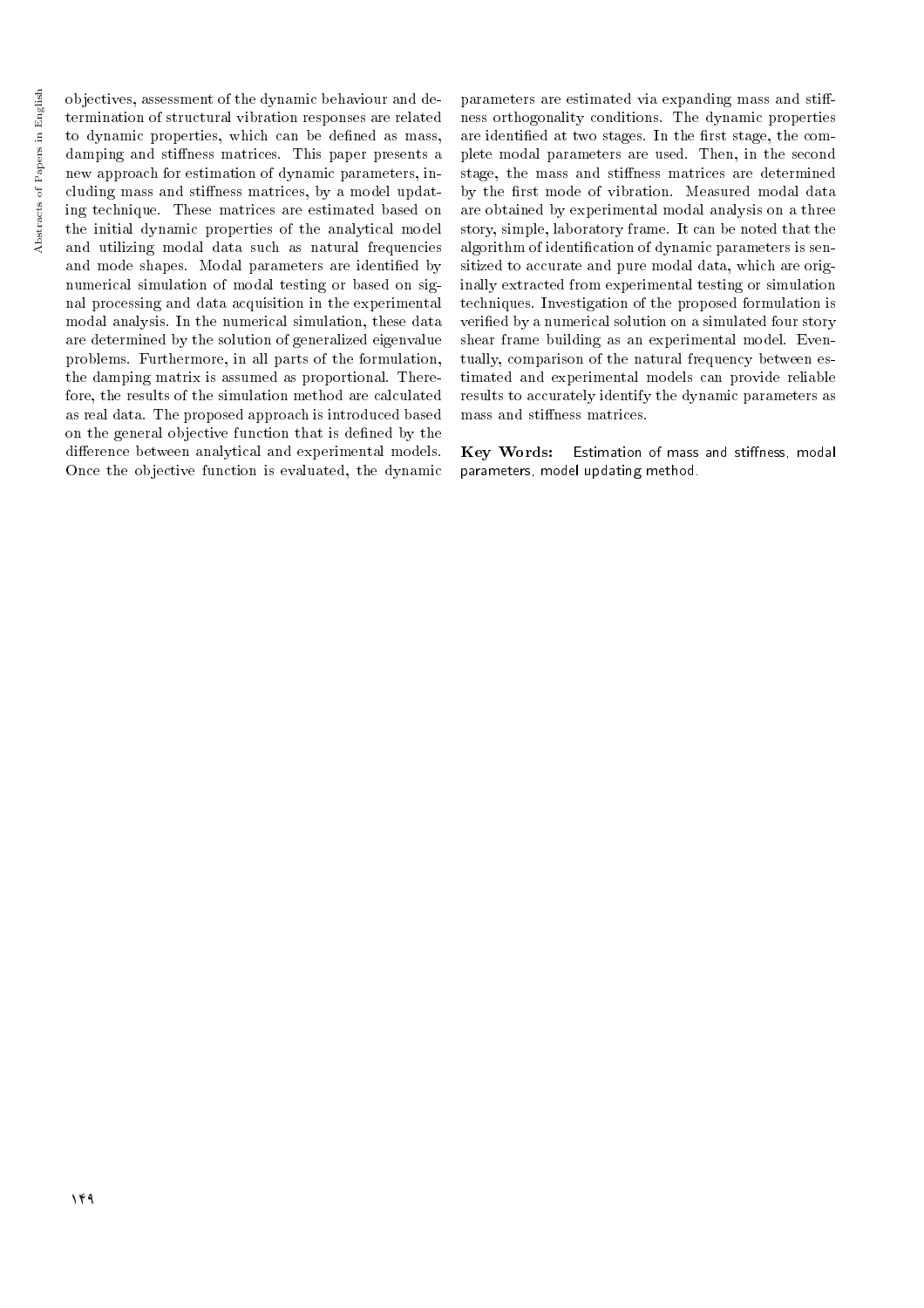and figures. In this analysis, both assumptions of small and large fields of deformation are used. The analytical modeling and solutions are supported by different simulations obtained using ABAQUS software. The results reveal how the change of loading direction can affect the orientation of the wrinkles. Moreover, the effects of load level and anisotropy on the depth of the wrinkles are studied.

Key Words: membrane, orthotropic, wrinkling, wrinkling pattern, Roddeman's method, ABAQUS.

# EXPERIMENTAL INVESTIGATION INTO THE EFFECTS OF VARIABLE DEPTH AIR PADS ON AIR SPINDLE VIBRATIONS IN NANOMACHINING

M. Akhondzadeh(corresponding author) m akhondzadeh@iauahvaz.ac.ir Dept. of Engineering Islamic Azad University Ahvaz M. Vahdati vahdati@kntu.ac.ir Dept. of Mechanical Engineering

K. N. Toosi University of Technology

Sharif Mechanical Engineering Journal Volume 30, Issue 2.1, Page 133-138, Research Note

c Sharif University of Technology

 Received 11 December 2012; received in revised form 13 May 2013; accepted 27 May 2013.

### Abstract

The increasing demand for precision manufacturing of components for computers, electronics, nuclear energy and defence applications has caused the appearance of ultra precision machining, UPM, processes, as high speed rotation with small heat generation is possible for air spindles, due to the low viscosity of the air lubricant. It also gives rise to noise-free and smooth running, and does not add to the sound and vibration levels of the machine like high-speed ball bearings. UPMs are made in order to create very fine and accurate products. The main features of an UPM can be classied as: A machine tool structure with high loop stiffness, high thermal and mechanical stability, low vibrations, and high precision axis of motion. Air spindles and drive systems are important parts of ultra precision machines, because spindle motion error has a signicant impact on the surface quality and accuracy of machined components. Spindles in ultra precision machines have high

motion accuracy and rotational speed, and its vibrations directly affect the quality of the work surface. In order to achieve nanometer accuracies, the low vibration of air spindles is vital. Pressurized air is injected into the gap of the spindle in order to make it operative. Injected air may create a lack of stiffness for several reasons. Some of the parameters affecting air spindle vibrations are: Rotational speed, input hole diameter, parameters of air pads, air gap pressure, and etc. In this study, the air pad depth and rotational speed are experimentally investigated. The air pad depth is considered variable. 6 levels are selected for the air pads bottom mode: flat, conical, pyramid, spherical with 2 various radii, and constant depth. Also, for rotational speed, 3 levels are selected. Totally, 18 experiments have been undertaken. For accomplishing these experiments, air spindles are made using various production processes. The VibroTest 60 is used for studying air spindle vibrations. Then, experimental results are analyzed using the DOE method. The results show that the case of air spindles with air pads in a pyramid bottom, at low speed, has minimum vibrations.

Key Words: Ultra precision machining, air spindle, nanomachining, air pad, vibrations.

# ESTIMATION OF MASS AND STIFFNESS MATRICES BY THE DIRECT MODEL UPDATING METHOD

H. Sarmadi(corresponding author) hassan.sarmadi@stu-mail.um.ac.ir A. Karamodin akaramodin@yahoo.com A. Entezamii entezami@stu-mail.um.ac.ir Dept. of Structural Engineering Ferdowsi University of Mashhad

Sharif Mechanical Engineering Journal Volume 30, Issue 2.1, Page 139-145, Research Note

c Sharif University of Technology

 Received 23 May 2013; received in revised form 8 June 2014; accepted 10 June 2014.

#### Abstract

Identication of structural dynamic parameters has received much attention in regard to health monitoring and damage detection over recent years. Within these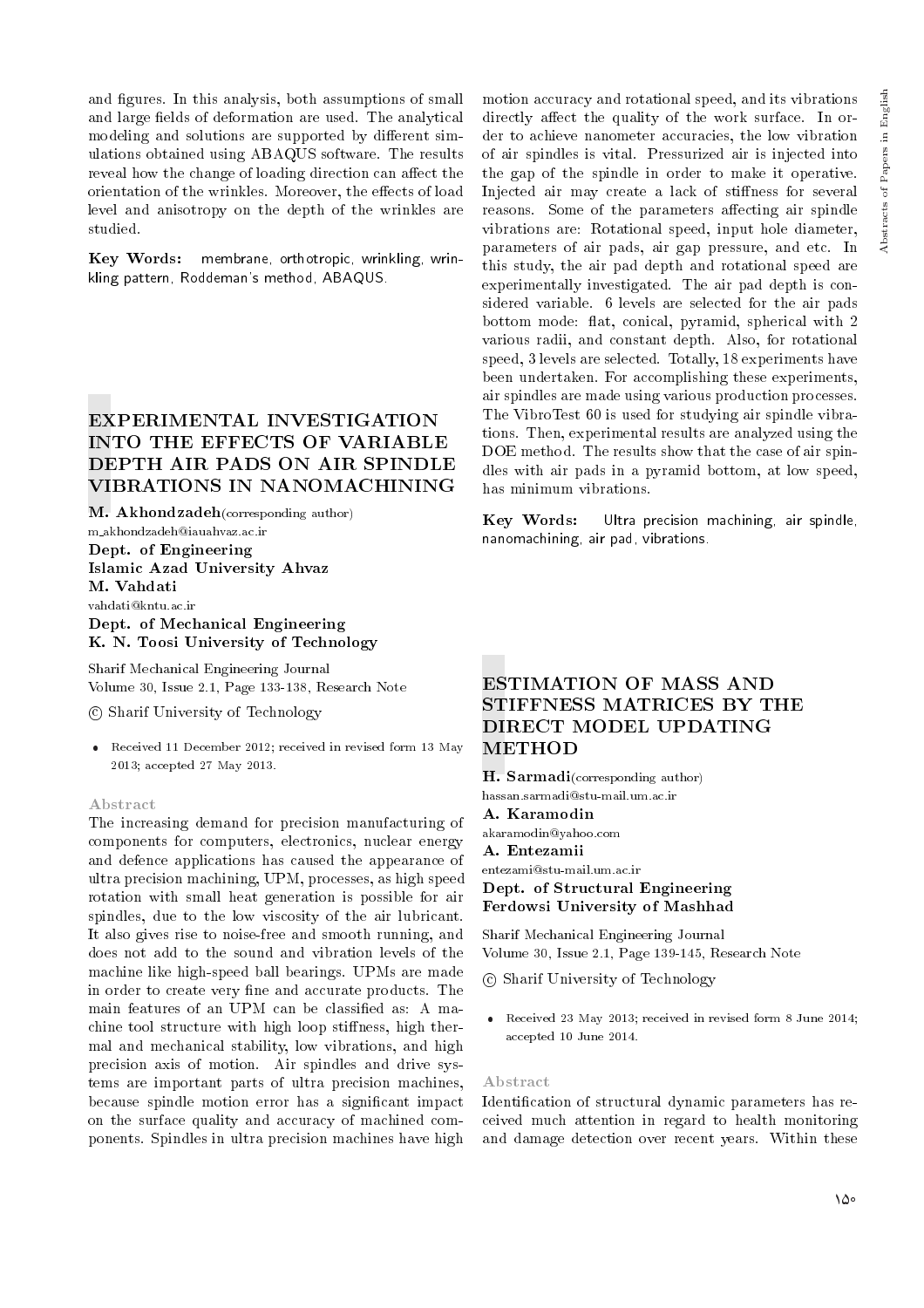# WITH COOPERATIVE CONTROL FUNCTIONALITY

A. Mirzaie Saba

alisaba66@gamil.com M. M. Moghaddam(corresponding author) m.moghadam@modares.ac.ir Dept. of Mechanical Engineering Tarbiat Modares University

Sharif Mechanical Engineering Journal Volume 30, Issue 2.1, Page 117-126, Research Note

c Sharif University of Technology

 Received 22 July 2012; received in revised form 11 May 2013; accepted 27 May 2013.

### Abstract

Gait rehabilitation using body weight support on a treadmill is a recommended rehabilitation technique for neurological injuries, such as spinal cord injuries. Over the last few years, the use of robots in gait rehabilitation has been considered. The robots can substitute physiotherapy training, and are particularly suitable when the exercise is very intensive. Moreover, robots can reduce therapist intensity and the exercise time can be increased.

This paper introduces a new robotic orthosis for the automation of treadmill training. The robot design basis is body weight supported treadmill training (BWSTT). In doing So, a part of the body weight is balanced using a supporting system. Then, the patient is placed on the treadmill and the walking algorithm is applied to the leg using an exoskeleton to perform the rehabilitation exercises.

In the design, many criteria such as the low inertia of robot components, backdrivability, high safety, and degrees of freedom, based on human walking, are considered. This robot is composed of a leg exoskeleton for leg control and a segment for pelvis control. In the exoskeleton, two degrees of freedom are considered for the hip joint and one degree of freedom for the knee joint and two degrees of freedom are considered for the pelvis. Different tests are designed to investigate the performance of the robot. Measuring the inertia of this robot reveals that it exhibits less resistive forces compared to other existing rehabilitation robots. Furthermore, different walking algorithms of a healthy human are applied to the robot with an articial leg on a treadmill. Primitive tests, with artificial legs and healthy humans, indicate that the robot has enough capability of fulfilling the walking algorithms.

It can be concluded that the presented robot has the necessary design criteria, such as suitable degrees of freedom, low inertia and high safety, and so, is suitable for use in gait rehabilitation exercises.

Key Words: Rehabilitation, treadmill training, exoskeleton, inertia, backdrivability.

# THE EFFECT OF STRETCH DIRECTION ON THE WRINKLING OF ORTHOTROPIC MEMBRANE

### A. Daneshvar

armin.daneshvar@gmail.com H. Ekhteraei Toussi(corresponding author) ekhteraee@um.ac.ir Dept. of Mechanical Engineering Ferdowsi University of Mashhad

Sharif Mechanical Engineering Journal Volume 30, Issue 2.1, Page 127-132, Research Note

c Sharif University of Technology

 Received 30 September 2012; received in revised form 16 March 2013; accepted 23 April 2013.

### Abstract

Every day, we use different objects in the shape of thin sheets or membranes. Papers, plastic bags, wrappings, and different kinds of textile, such as cloths, tents, and rugs, are among the best examples of membranes. Moreover, in most cases, the mechanical strength of these objects is their best characteristic. Safari or awning tents, parachutes and sports costumes are examples of membranes whose applications are somehow mechanically oriented. Yet, much more specifically, in many instances, the membranes are not isotropic. Good examples of these cases are polymeric synthetic cloths and thin rolled sheets of metal. One of the main aspects in the behavior of membranes is their wrinkling phenomenon. In fact, these objects cannot withstand different kinds of loadings, such as compressive and shear forces, as well as bending moments and, consequently, are very susceptible to a mode of failure known as wrinkling. There are different approaches to studying the mechanics of membranes. Many strategies used in these studies are based on the assumption of plane stress conditions. Obviously, these studies must assume that membranes cannot carry shear or compressive forces. One of the main approaches in this category is the Roddeman method. The method pointed out in the paper is used to analyze the wrinkling of an orthotropic membrane. Down to their structural composition under stretch forces, these types of membrane are more vulnerable than their isotropic relatives. The results obtained by using the theoretical approach of Roddeman are represented in the form of different tables, graphs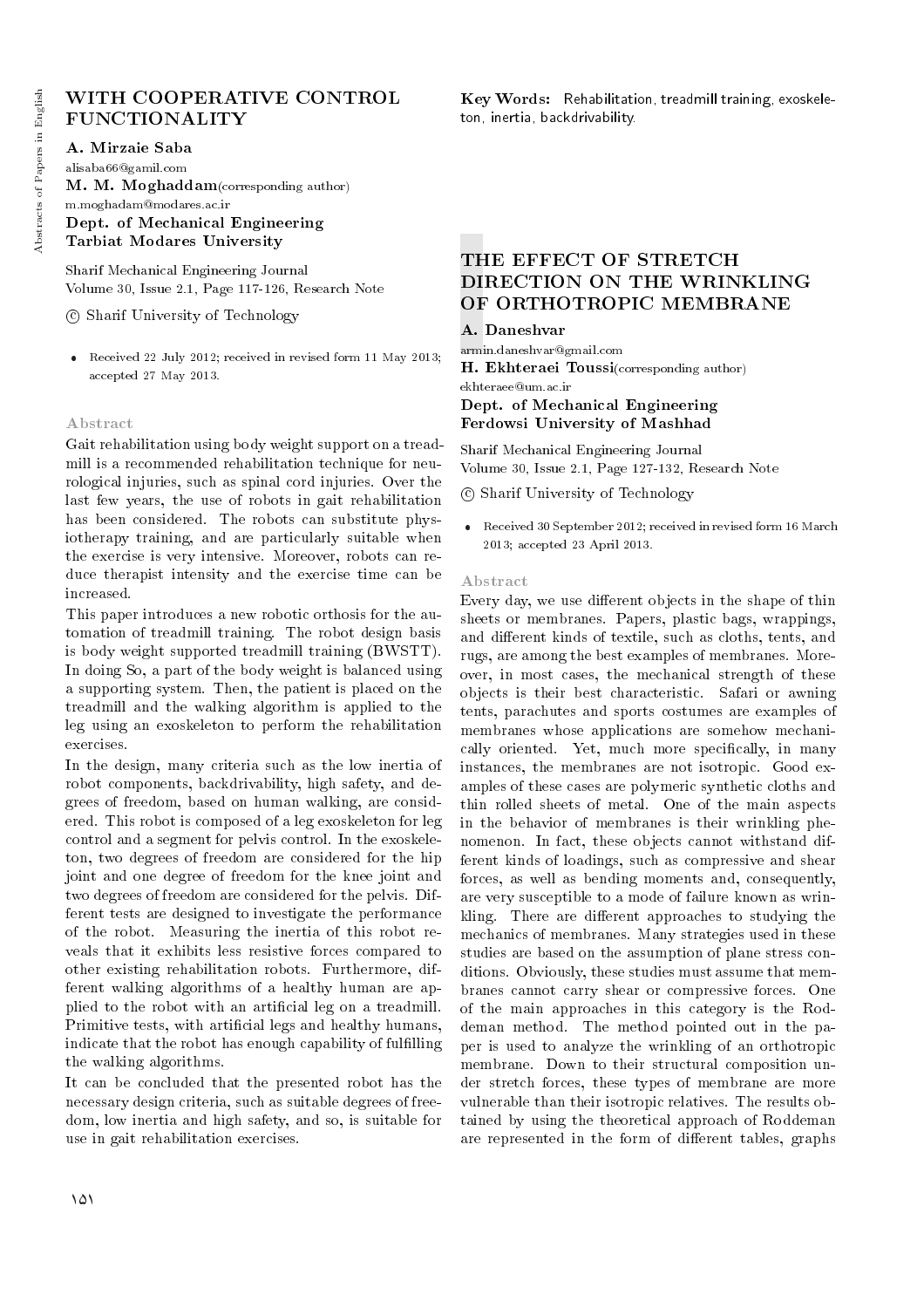this study, in order to improve the heat transfer performance of thermosyphon, two different passive and active techniques (applying electrical field and nanofluid injection) were used.  $Al_2O_3/water$  nanofluid with different concentration is prepared and injected to the evaporator section of the thermosyphon. Also, an electrical field with different voltage density was applied to the system, and the variations of thermal efficiency and resistance versus different parameters, such as nanofluid concentration, evaporator heat load and electrical voltage, were determined. During the present study, the defined Nusselt number for a two-phase closed thermosyphon, calculated for different conditions, and the ratio of Nu in the presence of an electrical field to Nu in the absence of an electrical field, in order to evaluate the effect of electrical field density on the heat transfer enhancement of a twophase closed thermosyphon, were presented. The experimental results indicated that thermal efficiency and Nu were increased with nanofluid concentration and voltage increase, but the thermosyphon resistance decreased with these parameters. The variation of thermal properties through nanofluid injection was higher than through electrical field application. So, the maximum increment in Nusselt number ratio (Nusselt number in the presence of electrical field to Nusselt number in the absence of electrical field) and thermal efficiency at the maximum concentration of the present study, along with electrical field application, were  $36\%$  and  $38\%$ , respectively.

Key Words: Heat transfer enhancement, two- phase closed thermosyphon, electrical field,  $Al_2O_3/$  water nanofluid.

# THE ANALYTICAL SOLUTION OF PARTIAL CAVITATION OVER AN AXISYMMETRIC PROJECTILE AND OBTAINING OPTIMUM CAVITATOR PROPORTIONAL TO PROJECTILE **VELOCITY**

M. Rashidi

im.rashidi@gmail.com M. Passandideh-Fard(corresponding author) mpfard@um.ac.ir M. Passandideh-Fard fard m@um.ac.ir Dept. of Mechanical Engineering Ferdowsi University of Mashhad

Sharif Mechanical Engineering Journal Volume 30, Issue 2.1, Page 107-116, Research Note

### c Sharif University of Technology

 Received 9 June 2012; received in revised form 25 June 2013; accepted 15 September 2013.

### Abstract

High speed submerged bodies, such as projectiles, are subjected to cavitation phenomena which often take place when velocity increases to an extent where pressure reduces to vapor pressure and, consequently, liquid changes into vapor. This phenomenon is often undesirable but sometimes it is useful because of the drag reduction, due to the lower viscosity of the vapor phase relative to that of the liquid. Thus, the formation of cavitation in submerged bodies is of interest as a drag reduction technique, and therefore, has attracted many researchers to study its characteristics. When the cavity covers the entire solid body, the phenomenon is called supercavitation. However, if the cavity length is smaller than that of the body, i.e., the cavity closes on the body, partial cavitation occurs. Partial cavitation may also occur during flight, when the maneuvering of a vehicle is necessary. In this paper, the partially cavitating flow over an axisymmetric projectile was studied in order to obtain the optimum cavitator. The procedure used for this purpose was based on the minimization of the total drag coefficient at a given cavitation number. The boundary element method (BEM), along with CFD simulations, was employed in obtaining the optimum cavitator. Using a parabolic relation with three geometric variables, a large number of cavitators for a certain projectile were created and the BEM method was used to solve the potential fluid flow. Next, the optimum cavitator was selected based on the goal function of the minimum total drag coefficient. To examine the optimization results, several cavitators with a total drag coefficient close to that of the optimum cavitator were simulated using a CFD program (Fluent V6.3). Finally, the optimum cavitator was selected, based on both BEM and CFD results. The simulations showed that for a given projectile at all cavitation numbers, the cavitator that generates a cavity covering the entire conical section of the body with a minimum drag coefficient is optimum. It was found that increasing the cavitation number causes the optimum cavitator to approach the disk cavitator.

Key Words: Partial cavitation, boundary element method, optimum, cavitator, projectile.

# DESIGN AND MANUFACTURING OF A GAIT REHABILITATION ROBOT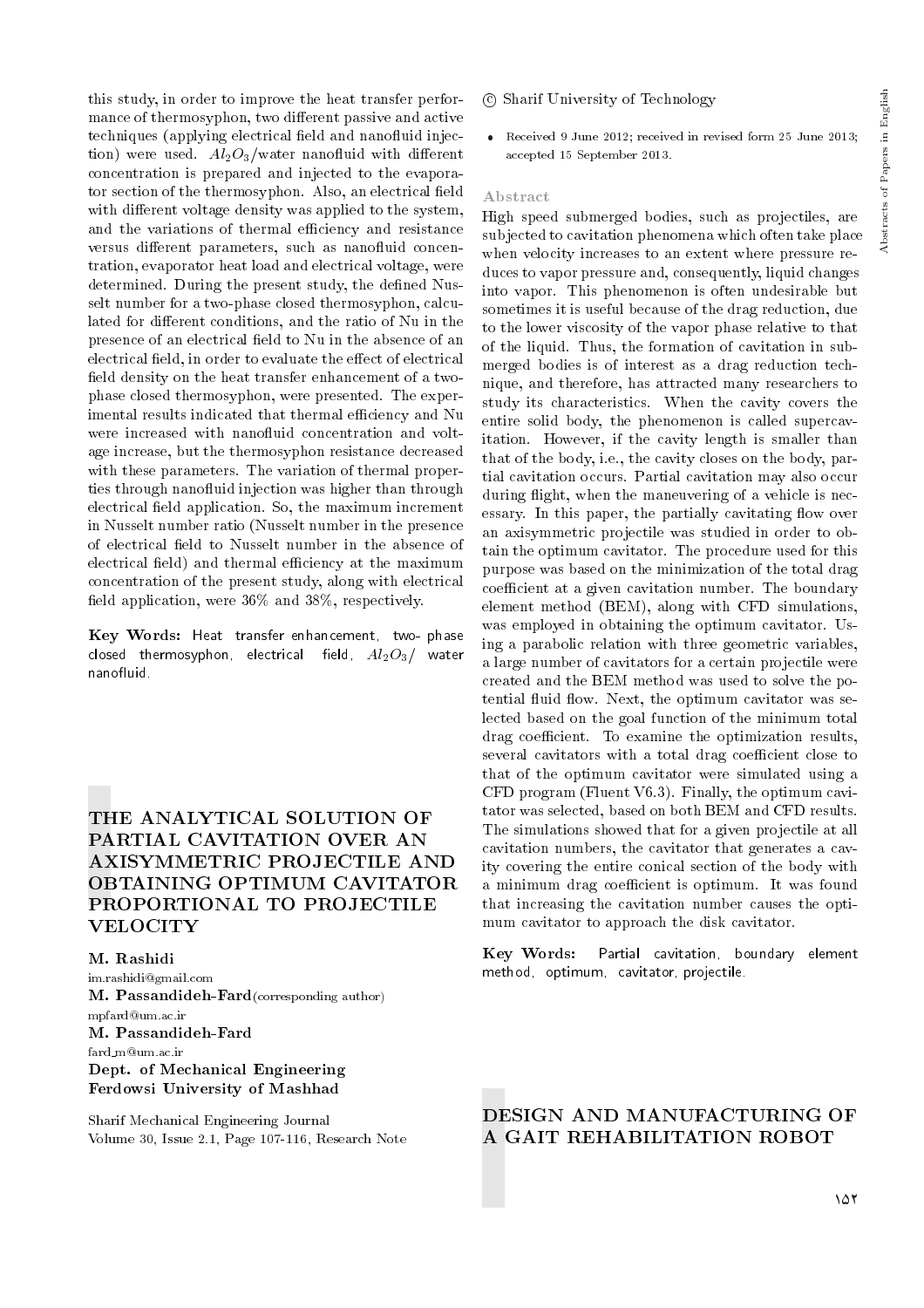# Dept. of Mechanical Engineering Azad University, Kashan M. T. Masouleh(corresponding author) m.t.masouleh@ut.ac.ir A. M. Niary samir\_mir57@yahoo.com Faculty of New Science and Technology University of Tehran M. Wadizade m wadizade@yahoo.com Dept. of Aerospace Engineering Imam Hossein University

Sharif Mechanical Engineering Journal Volume 30, Issue 2.1, Page 91-96, Original Article

c Sharif University of Technology

 Received 10 December 2013; received in revised form 1 June 2013; accepted 17 June 2014.

### Abstract

Over the past decade, developing an Unmanned Aerial Vehicles (UAV) design has stimulated the interest of many mechanical, aerospace, and electrical engineering researchers in an industrial context, and, due to their combined efforts with academia, there has been huge progress made in developing such a device. Due to several feature of UAVs, such as compact size, special flying capabilities and light maneuverability, they have widespread functional applications in civil and military applications.

Construction of the promising design of a Mini Unmanned Helicopter requires investigation in an interdisciplinary context of aerospace and mechatronics, and a blend of necessary knowledge from both; a synergy hard to achieve, which is the central subject of this paper.

Although a large number of helicopters have been made over the decades, despite their unique features including savings in cost and time, they still require more scientific research to fill general theoretical gaps. Considering the complex mechanical mechanisms in a Mini Unmanned Helicopter, besides a considerable increase in cost, a great deal of time is required to make it functional and effective.

In this article, the design and construction of a mini unmanned helicopter is detailed. Building an efficient, inexpensive flying machine can be applicable to a wide range of applications, including, among others, freight purposes. In the proposed mini unmanned helicopter, some attempts were made to reduce the number of mechanical parts and simplify the involved mechanisms; in particular, the command transfer mechanism, known as the swashplate, which is of special signicance and complexity. One of the main topics of this article is analysis of the swashplate as a mechanism. The so-called swashplate is made equivalent to a parallel mechanism, and kinematic properties are investigated accordingly. Reaching high altitude lift-off is another achievement of this device, which enabled the project to test its flying performance in a city at almost 8900 feet above sea level. This mini unmanned helicopter is capable of carrying a weight of 4 kg, at sea level altitude, which is of great signicance with respect to helicopter weight. The antitorque system and power transfer of this device is built with the aid of some available and simple mechanical tools, such as gears and steel shafts with a diameter of 2 mm.

Key Words: Mini unmanned helicopter, swashplate mechanism, parallel mechanism, power transmission, antitorque mechanism.

# EXPERIMENTAL INVESTIGATION OF HEAT TRANSFER PERFORMANCE OF TWO-PHASE CLOSED THERMOSYPHON UNDER ELECTRICAL FIELD EFFECT AND AL2O3/WATER NANOFLUID

F. Mohammadpour

f.mohamadpur@yahoo.com S. Zeinali Heris(corresponding author) zeinali@um.ac.ir S.M. Nowee nowee@um.ac.ir

Dept. of Chemical Engineering Ferdowsi University of Mashhad

Sharif Mechanical Engineering Journal Volume 30, Issue 2.1, Page 97-106, Research Note

c Sharif University of Technology

 Received 7 May 2012; received in revised form 15 April 2012; accepted 1 MAy 2013.

### Abstract

A two-phase closed thermosyphon (TPCT) was used as the main experimental system. Thermosyphon consists of three sections: Condenser, adiabatic and evaporator.  $40\%$  volume of evaporator is filled with nanofluid with different concentrations. Water is used as coolant fluid around the condenser. The flow rate of the coolant water was 200 ml/min. The condenser and evaporator are the electrodes of the electrical field. These two electrodes are attached to an AC electrical source. In each investigation, four parameters were measured after the stable state: Inlet and outlet temperature, flow rate of cooling water, evaporator and condenser temperatures. In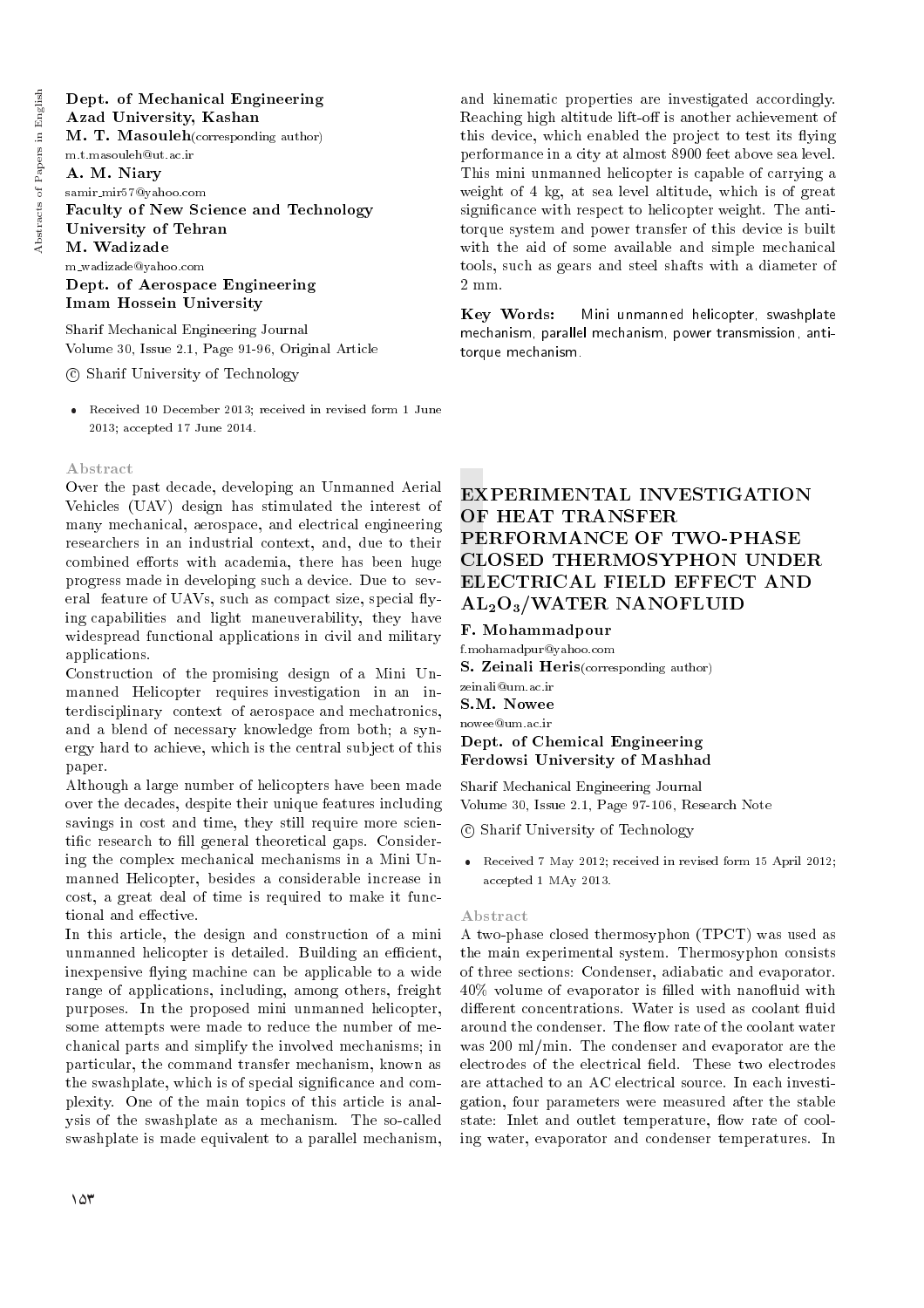angular velocity was measured in order to find its relation with the governing parameters of this phenomenon. The results indicate that the angular velocity depends on Reynolds and Weber numbers. The angular velocity of an unstable hydraulic jump can increase or decrease in its durability region by changing the flow rate, downstream height and jet radius. According to the experimental observations, the unstable hydraulic jump has a flow structure similar to type IIb hydraulic jumps that have already been revealed. Afterwards, the jump dimensions are studied by available pictures. The inscribed and circumscribed circular radii of each polygon were measured exactly in order to compare the variable polygons. The observations clearly indicated that the inscribed and circumscribed circles of several polygonal jumps having the same parameter regime have constant radii. Also, the mean jump radius is compared to the modied Watson's theoretical prediction for the circular hydraulic jump radius. Finally, laboratory studies illustrate that a quick unstable wave appears on the circular jump before the formation of a polygonal form, which may be related to Rayleigh-Plateau instability.

Key Words: polygonal hydraulic jump; stable jump; unstable jump, Rayleigh-Plateau instability.

# MODELING AND MOVING OBJECT TRACKING CONTROL OF A THREE LINK ROBOTIC FISH

H. Alemansour (corresponding author) hamed.alemansour@gmail.com G. R. Vossoughi vossough@sharif.edu

# Dept. of Mechanical. Engineering Sharif University of Technology

Sharif Mechanical Engineering Journal Volume 30, Issue 2.1, Page 77-90, Original Article

c Sharif University of Technology

 Received 10 September 2013; received in revised form 1 March 2014; accepted 11 March 2014.

### Abstract

Robotic fish have attracted the attention of many researchers over the last decade due to their diverse applications. The dynamic modeling and control of fish robots is an important and challenging problem. The modeling of robo-fish is useful in the design, manufacturing, efficiency estimation and control of fish robots. Presently, no exact analytical models are available that

can predict the propulsive forces of a three-link robotic fish. In the present study, analytical dynamic modeling of a three-link robotic fish and its control to track moving objects is presented. Perhaps the best known theory for swimming is Lighthill's Elongated Body Theory (EBT), which has been used to study anguilliform and carangiform propulsion. In this paper, Lighthill's large amplitude Elongated Body Theory has been used to obtain the thrust forces for a three link robotic fish. Due to the complexity of the resulting dynamic model, utilization of nonlinear and robust controllers becomes impractical. In order to track moving objects, a fuzzy controller and a Brain Emotional Learning Based Intelligent Controller (BELBIC) have been proposed. Two different types of controller are designed using BELBIC and fuzzy control methods. Two controllers, one for the direction of motion and the other for tail swinging frequency, are designed in each case. The directional controller directs the fish robot towards the target, while the frequency controller adjusts the distance between the target and the robot. Finally, the dynamic equations of the robotic fish have been simulated and the performance of the proposed controllers is investigated. The simulation results show that the dynamic equations are able to simulate unsteady effects, and the robot is able to track a moving object properly using the proposed controllers. The results also reveal that the designed controllers provide good robustness to parametric uncertainties. Finally, the BELBIC controller is shown to have better performance compared to the fuzzy controller.

Key Words: Robotic fish, Lighthill theory, fuzzy controller, emotional learning, BELBIC.

# CONCEPTUAL DESIGN AND CONSTRUCTION OF AN UNMANNED HELICOPTER

M. H. F. Kaloorazi mhfarzane@ut.ac.ir B. M. Gholamali b.mashhadi@ut.ac.ir Faculty of New Science and Technology University of Tehran A. Akhoundzadeh sahpa rph@yahoo.com Dept. of Civil Aviation Technology College A&P M. Y. Dizgarani myari.1986@yahoo.com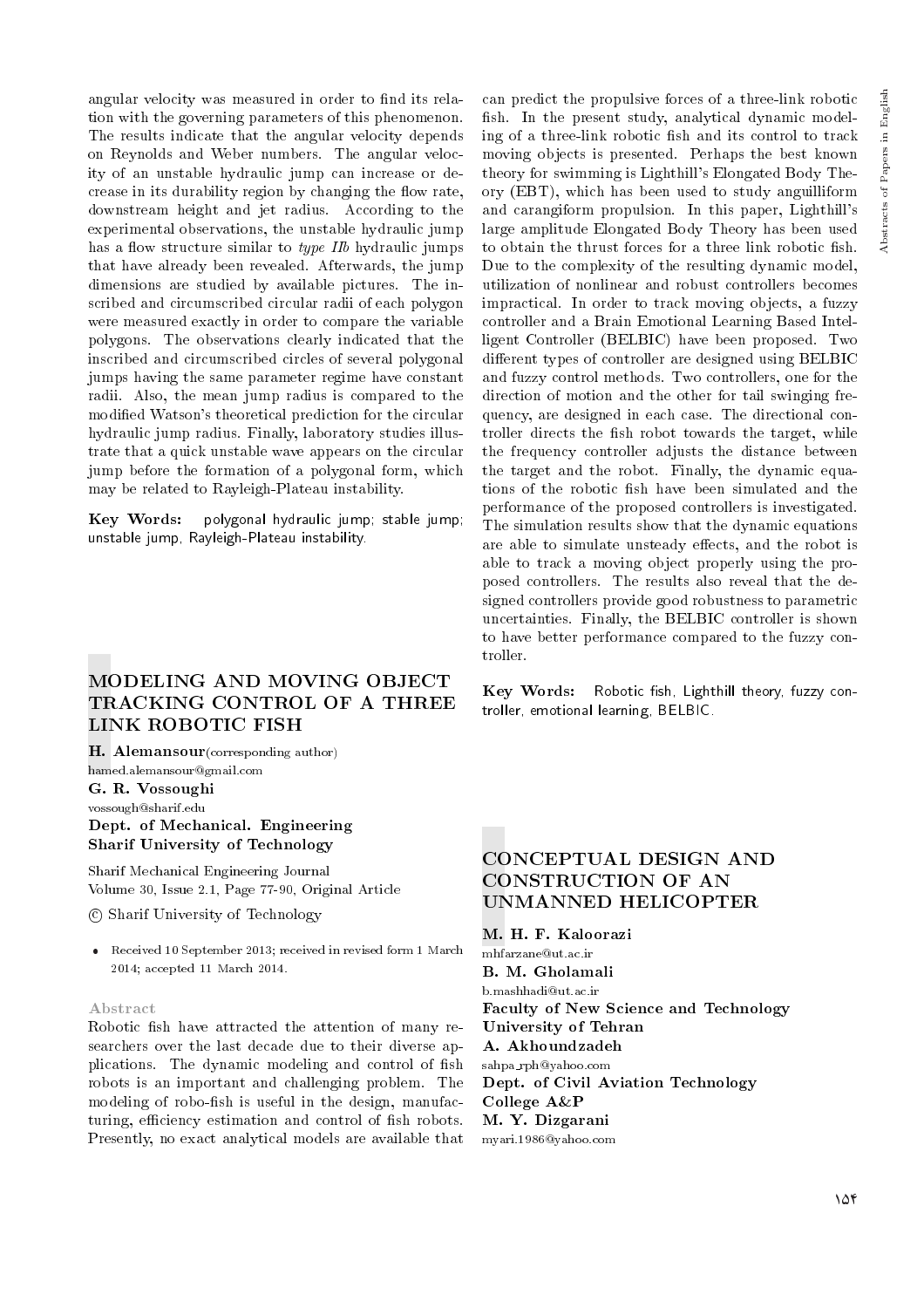Key Words: Phase Change Materials (PCM), thermal comfort, energy consumption, desert climate, EnergyPlus.

# NUMERICAL SIMULATION OF VANE-RECESSED CASING TREATMENT FOR STALL MARGIN IMPROVEMENT IN AN AXIAL FLOW COMPRESSOR

M. Akhlaghi(corresponding author) mohammad.akhlaghi@iust.ac.ir

### M. Jani

mojtaba.jani@gmail.com School of Mechanical Engineering

# Iran University of Science & Technology

Sharif Mechanical Engineering Journal Volume 30, Issue 2.1, Page 57-66, Original Article

c Sharif University of Technology

 Received 7 January 2013; received in revised form 2 June 2013; accepted 11 June 2013.

### Abstract

In this paper the numerical simulation of a vane-recessed casing treatment was performed. The vane-recessed casing treatment largely optimizes the stability of an axial flow compressor. The main purpose of the current investigation was to compare the stall margin improvement as well as the stable and extended operation achieved from the experimental work and those resulted from the simulations.

The stability of a compressor is highly affected by the unsteady aerodynamic characteristics, namely, rotating stall and surge. These instabilities reduce the life duration and performance of the compressor.

When the mass flow rate is reduced to an amount lower than the design value then the stable flow may become unstable. This phenomenon would appear as rotating stall which in severe condition may lead to surge. Occurrence of rotating stall is usually accompanied with the significant reduction of the efficiency and pressure rise coefficient, which would provide a lower performance. The incidence of surge may lead to cessation of the mass flow rate which may lead to the complete breakdown of the compressor operation.

The current numerical study utilized a steady state simulation of a vane-recessed casing treatment, while different rotor blade axial cord exposures were tested. These different configurations of rotor blade exposures were 23.23%, 33.33%, 43.43%, 53.53%, 63.63% and 73.73%. Among the rotor blade exposures mentioned above, the 33.33% axial blade cord exposure casing treatment showed the best stall margin improvement. Furthermore, in term of total to total overall efficiency the 33.33% rotor blade axial exposure provided the best performance among the different casing treatments.

In order to validate the results obtained from the numerical simulation, the results were compared to those achieved from the experimental work. This comparison indicates that there are good agreements between the experimental and numerical data.

The results demonstrate that the application of a vanerecessed casing treatment as a passive stall control technique enhances the stall margins and system stability.

Key Words: Axial Flow Compressor, Vane-Recessed Casing Treatment, Rotating Stall, Surge, Stall Margin, Stall Passive Control Technique.

# EXPERIMENTAL INVESTIGATION OF STABLE AND UNSTABLE STRUCTURES IN THE POLYGONAL HYDRAULIC JUMPS

### M. Mokhlessi

mohsenmokhlessi@gmail.com A. R. Teimourtash(corresponding author) teymourtash@um.ac.ir

# Dept. of Mechanical Engineering Ferdowsi University of Mashhad

Sharif Mechanical Engineering Journal Volume 30, Issue 2.1, Page 67-76, Original Article

c Sharif University of Technology

 Received 19 January 2013; received in revised form 19 May 2013; accepted 27 May 2013.

### Abstract

When a vertical liquid jet impacts on a solid horizontal surface, the first expectation is to have a circular hydraulic jump. However, sometimes the transition from supercritical to subcritical flow occurs in stable or unstable shapes, such as polygons. In this paper, first, the stable polygonal hydraulic jumps are studied. The durability region is defined for the polygonal jumps by experimental observation. The dependency of the durability region on the governing dimensionless groups is determined experimentally. The results show that a polygonal hydraulic jump with several different sides can be created in a certain parameter regime. In this study, in addition to the stable ones, a rare unstable polygonal jump is also presented. This new type of polygonal jump is charactrized by a constant angular velocity. The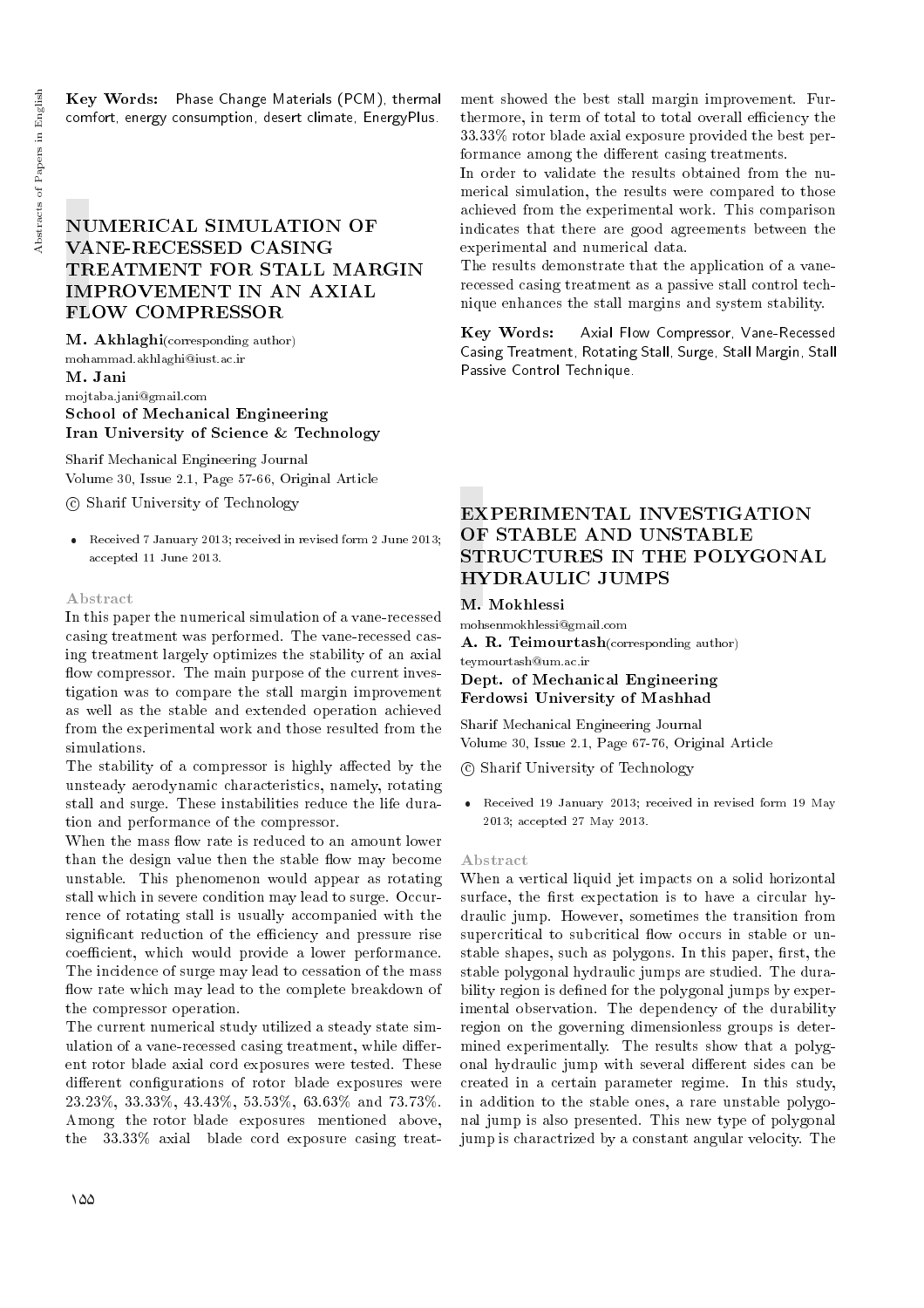### c Sharif University of Technology

 Received 16 October 2012; received in revised form 13 January 2013; accepted 11 February 2013.

### Abstract

Although the direct heat gain method is simple and inexpensive, it suffers from large temperature swings, besides strong directional daylight. In addition, the direct heat gain method can be affected very quickly by outside temperature fluctuations, which results in an indoor bed comfort level. For thermal storage buildings, walls and floors are used as heat storage elements, and stored energy in the walls and floors during the day period can be used for heating during the night. Time lag and decrement factors are very important characteristics for determining the heat storage capabilities of materials. Evaluation of the time lag and decrement factor provides a measure of the developed indoor thermal comfort conditions and, from an energy point of view, the possibility of reducing energy load demands. In the present study, time lags and decrement factors for different building materials utilized in Iran have been investigated analytically. Unlike previous studies, which mainly focused on numerical methods, in this research, the transient heat conduction equation is solved analytically using a Green function under time-dependent convection boundary conditions. According to the climate of Tehran, periodic boundary conditions are applied to the outer surface of the wall for modeling outdoor temperature variations over 24 hours. The effects of different parameters, such as wall thickness and both inner and outer heat transfer coefficients, as well as the effect of thermal insulation layers in sandwich walls, on the time lag and decrement factor, are investigated. The results indicate that the thickness and type of material have a significant effect on the time lag and decrement factor. The results of the present study are applicable for designing more effective passive solar buildings, optimizing the design of walls and other related areas, resulting in a reduction of energy consumption and environmental pollution through diminishing pollutants such as  $CO<sub>2</sub>$ .

Key Words: Time lag, decrement factor, climate of Tehran, reduction of energy consumption.

# STUDY OF ENERGY AND THERMAL COMFORT PERFORMANCE OF PCM SYSTEMS FOR BUILDING IN THE DESERT CLIMATE OF IRAN

M. Maerefat(corresponding author) marefat@modares.ac.ir

# M. Ahangari ahangari.m@gmail.com Dept. of Mechanical Engineering Tarbiat Modares University

Sharif Mechanical Engineering Journal Volume 30, Issue 2.1, Page 47-56, Original Article

c Sharif University of Technology

 Received 6 November 2012; received in revised form 21 April 2013; accepted 4 May 2013.

### Abstract

Solar energy has an enormous potential for space heating buildings in winter. However, solar radiation is a time-dependent energy source with an intermittent and variable character. Thermal energy storage provides a reservoir of stored energy to adapt to the fluctuations in solar energy. Solar energy may be stored in the Phase Change Material (PCM) panels. As the temperature increases during the daytime, the phase of the material changes from solid to liquid and, thus, the PCM absorbs heat. Similarly, when the temperature decreases during the night, the phase of the material changes from liquid to solid, and the PCM desorbs heat. This process could have a signicant impact on thermal comfort and energy consumption in rooms. By considering the high dependency of these materials on environmental temperature fluctuations, employment of these materials in a desert climate with extensive daily temperature fluctuations may have a considerable effect on thermal comfort and energy consumption in buildings.

In the present paper, the energy and thermal comfort performance of a south-facing direct-gain room in a desert climate, with phase change material plates as inner linings (single layer) on all interior surfaces, except the floor, has been studied. The simulation has been carried out for two cases. In the first case, simulation is done by applying ordinary plaster as the inner lining, and, in the second case, the simulation is done by applying single layer PCM as an inner lining. Effects of the main factors on room air temperature are investigated. These factors include the thermophysical properties of the PCM such as: melting temperature, thermal conductivity, and thickness of PCM plates.

In the present study, EnergyPlus software has been used in the analysis. Performance of the PCMs has been modeled using the Conduction Finite Difference solution algorithm. This algorithm uses an implicit finite difference scheme coupled with an enthalpy-temperature function to account for the phase change energy accurately. The results show that the PCM, with a melting point of  $20^{0}$ C, has the greatest impact on improving thermal comfort conditions in the room, and the PCM with a melting point of  $22^{0}$ C has the greatest impact on reducing energy consumption in the room.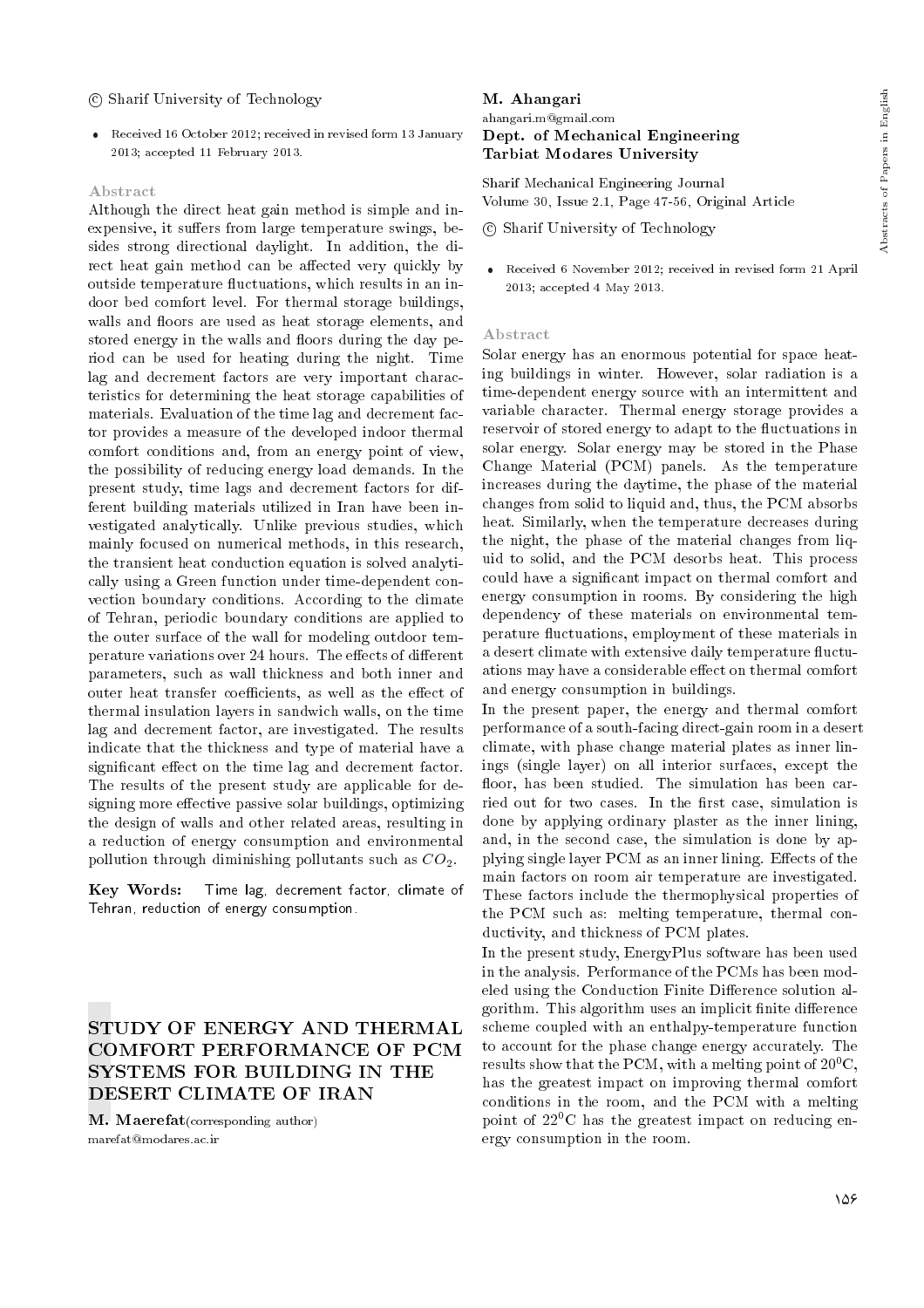DOF, are investigated. In admittance control, a nonlinear control algorithm with inverse dynamics is utilized. Furthermore, the kinematic and dynamic equations of the haptic device are derived. By employing a six degree of freedom force/torque sensor at the end-effector of the haptic device, the performance and stability of the system are improved substantially. Moreover, the proposed control algorithms are simulated in a MAT- $LAB/Simulink$  environment to evaluate the effectiveness of the proposed control algorithm, prior to experimental implementation. Next, the results of simulations and implementations are compared. They imply that the impedance control algorithm has a better performance in hard virtual wall impact simulation, and the admittance control algorithm for soft virtual wall interaction. Further, the admittance control method shows better functionality compensating for the massive and high inertia of the haptic interface device. Finally, it is shown that system behavior improves in both approaches, while increasing the gain of the control loops.

Key Words: Haptic interface, virtual environment, impedance control, admittance control, inverse dynamics.

# DYNAMICS AND CONTROL OF A SET OF NON-HOLONOMIC ROBOTS FOR HUNTING AND COVERAGE IN UNEVEN PLANES

H. Sayyaadi(corresponding author) sayyaadi@sharif.edu M. Taghi Sabet mohammadtaghi.sabet@gmail.com Dept. of Mechanical Engineering Sharif University of Technology

Sharif Mechanical Engineering Journal Volume 30, Issue 2.1, Page 15-38, Original Article

c Sharif University of Technology

 Received 30 September 2012; received in revised form 19 May 2013; accepted 27 May 2013.

# Abstract

The aim of this article is the ancestral control of a set of 3-wheel robots with non-holonomics dynamics for hunting and covering around a moving target. Robots have mass and inertia and wheel mass has been considered in their dynamics. The output of the controller is the wheel torque and the front wheel steering torque. The saturation and filtering effects of the actuators are also considered here. The robots in the group are controlled in

such a way that each robot responds with an appropriate reaction, based on the control algorithm, and the information passed down from other robots and the target (decentralized control). Moving target dynamics have been considered in such a way that it is escaping from an invader, the target has holonomics dynamics and it is assumed that the moving target has no wheels.

To derive the equation of motion, Kane's dynamics procedure has been used. Robots are equipped with sensors for distance assessment, vision angle assessment and also to signal the receiver antenna. To estimate the relative positions and variables of other robot situations and targets, the Extended Kalman filter and the Extended Kalman Smoother (Extended Rauch-Tung-Striebel smoother) have been used. A controller was designed to do group maneuvers using inertia analysis and by optimizing the norm of error between desired and actual acceleration.

The operation was implemented for three planes: ramp, spherical and cylindrical. The results include the hunting and coverage of the target by four invader robots, relative distance diagrams between robots and the target, their velocity and that corresponding to the robots in 3 planes, a comparison between real and estimated variables and also comparison between estimations by the Kalman filter and the Kalman smoother. Based on the results, it can be seen that due to inertia effects in robots and their non-holonomics features, the designed controller and estimator are suitable for implementing the operation to achieve reasonable results.

Key Words: Multi agent system, non-holonomics dynamics, hunting and coverage, Kalman Filter, Kalman Smoother, uneven planes.

# ANALYTICAL DETERMINATION OF TIME LAG AND DECREMENT FACTORS FOR WALLS IN TEHRAN'S **CLIMATE**

### A. Hadidi

amin.hadidi@yahoo.com M. Maerefat(corresponding author) maerefat@modares.ac.ir

A. Davari

amin davari me@yahoo.com Dept. of Mechanical Engineering Tarbiat Modares University

Sharif Mechanical Engineering Journal Volume 30, Issue 2.1, Page 39-46, Original Article